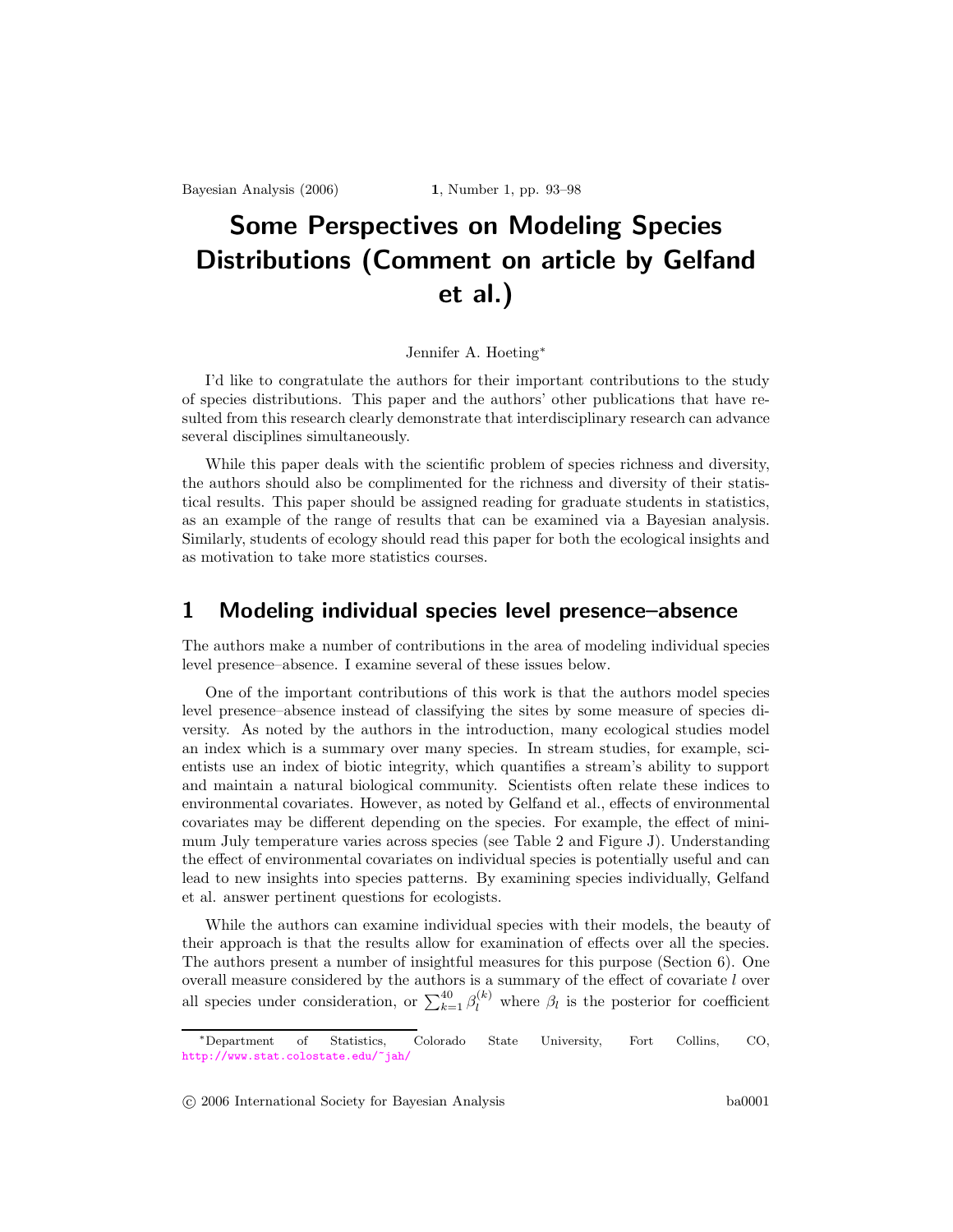$l$  (Table 4). This quantity seems to be ad-hoc and some weighting of the individual models is probably appropriate, e.g., weighting by the uncertainty in  $\beta_l$  which is clearly shown in Figures H–M, or weighting by the posterior model probability computed for the model for each species.

I would like to emphasize the authors' careful definition of a binary outcome for an areal process (see discussion surrounding equations (1) and (4)). While block averages have a long history in the literature (e.g., Cressie (1993)), this subtlety has been missed by a number of other authors in applications ranging from species distributions to disease mapping. The careful consideration of this issue by Gelfand et al. should encourage others to properly examine this issue.

#### 2 Issues of model assumptions, assessment, and selection

The authors' model for species distribution is the most comprehensive of its kind to date. Their advances lead to suggestions for future studies and areas where additional focus may lead to new insights.

The authors make several simplifying assumptions which are necessary to expedite inference. Two assumptions may benefit from further examination. A basic building block of their model is the assumption that the probability of habitat suitability for species k in grid cell i,  $p_i^{(k)}$ , is independent of the probability of land transformation,  $(1-U_i)$  in cell i, so

$$
P\left(V_i^{(k)} = 1\right) = (1 - U_i) p_i^{(k)},
$$

where  $V_i^{(k)} = 1$  is the event that a randomly selected location in cell i is suitable for species  $\hat{k}$  when cell i has been impacted or changed by human use. I question the validity of this assumption. In the United States, for example, housing developers and foresters must pay close attention to the Endangered Species Act before developing an area. Future authors may wish to explore this issue further.

Another simplifying assumption has to do with relationships between species. The authors claim that the data are collected on such a small scale (1 min by 1 min grid) that "interactions between species are not likely to be of substantial concern." Simple exploratory analyses may be in order to justify such a statement. The authors further examine this issue in their consideration of vicariance in Section 8, and continued work in these areas may be fruitful.

Additional examination of model adequacy may lead to insights about the quality of fit. One could argue that there are so many parameters that the model has to fit the data, but then how can be we sure that there are sufficient data to inform the posterior for all the parameters of interest? Additional studies on the extent of Bayesian learning from the prior to the posterior distribution may be worthwhile.

Another model assessment issue is the spatial scale for the analysis. The authors chose 1 min by 1 min as the scale of the analysis, but inferences may depend on the choice of scale. Exploration of the impact of scale may lead to useful ecological insights.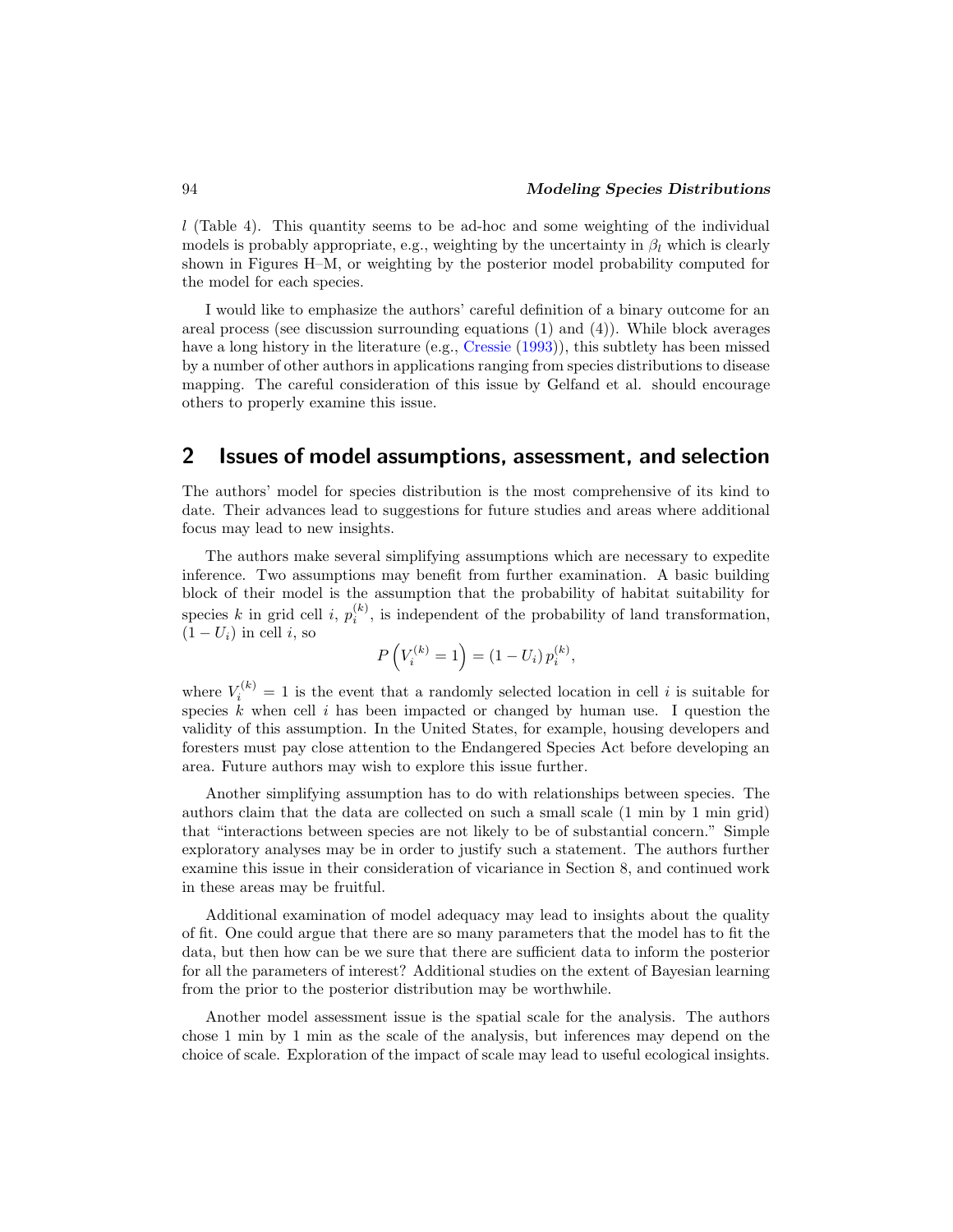As the authors point out, model selection is a complex issue for this problem. Here the authors choose models where the model selection statistics are computed over all species. As future work, it might be a worthwhile exercise to investigate model selection at the species level. Just as the parameter estimates associated with environmental covariates vary over species, so might the models themselves.

## 3 Bayesian Computation

The authors include little discussion of Bayesian computation. Such discussion was probably omitted due to space constraints and due to the fact that many of these issues are examined elsewhere. MCMC computations for the models adopted here require a high degree of expertise and finesse. I briefly touch on several relevant issues below. Several of these topics are discussed in the context of spatial models in the book by Banerjee, Carlin, and Gelfand (2004).

In the previous section I questioned the assumptions of independence between potential species presence and land conversion and also independence in distribution patterns between species. However, incorporating dependence between these quantities may make the already difficult calculations extremely computer intensive. Such complex models will become more tractable as statisticians continue to develop innovative solutions to the problem of MCMC computations. The structured Markov chain Monte Carlo method offers one such innovation by facilitating faster convergence for problems with highly correlated parameters (Cowles 2003; Sargent, Hodges, and Carlin 2000).

For the models considered here, one issue of concern is sensitivity to the prior parameters, particularly for the random effects. This issue has received a great deal of interest in the literature (e.g., Bernardinelli, Clayton, and Monomoli (1995); Carlin and Perez (2000); Haneuse and Wakefield (2004)). Was sensitivity to the prior distributions for the random effects investigated for this problem?

Another issue of continuing concern is how to diagnose convergence of the MCMC runs when there are thousands of parameters to monitor. For the model considered here, there are 2444 independent parameters in equations (5) and (6). The authors do not discuss convergence diagnosis, but clearly it is a challenging problem for this model. Brooks and Roberts (1998) provide one recent overview of work on issues related to MCMC convergence, with some discussion of diagnostic methods for multiple chains.

### 4 Opportunities and challenges in ecology

Statisticians have much to offer to the field of ecology. There are a wealth of problems that have not been adequately solved and these present interesting challenges for ecologists and statisticians.

For species distribution modeling, incorporating knowledge from the fields of population genetics, evolutionary biology, and biogeography may lead to useful inferences. These types of models should help ecologists gain a more fundamental understanding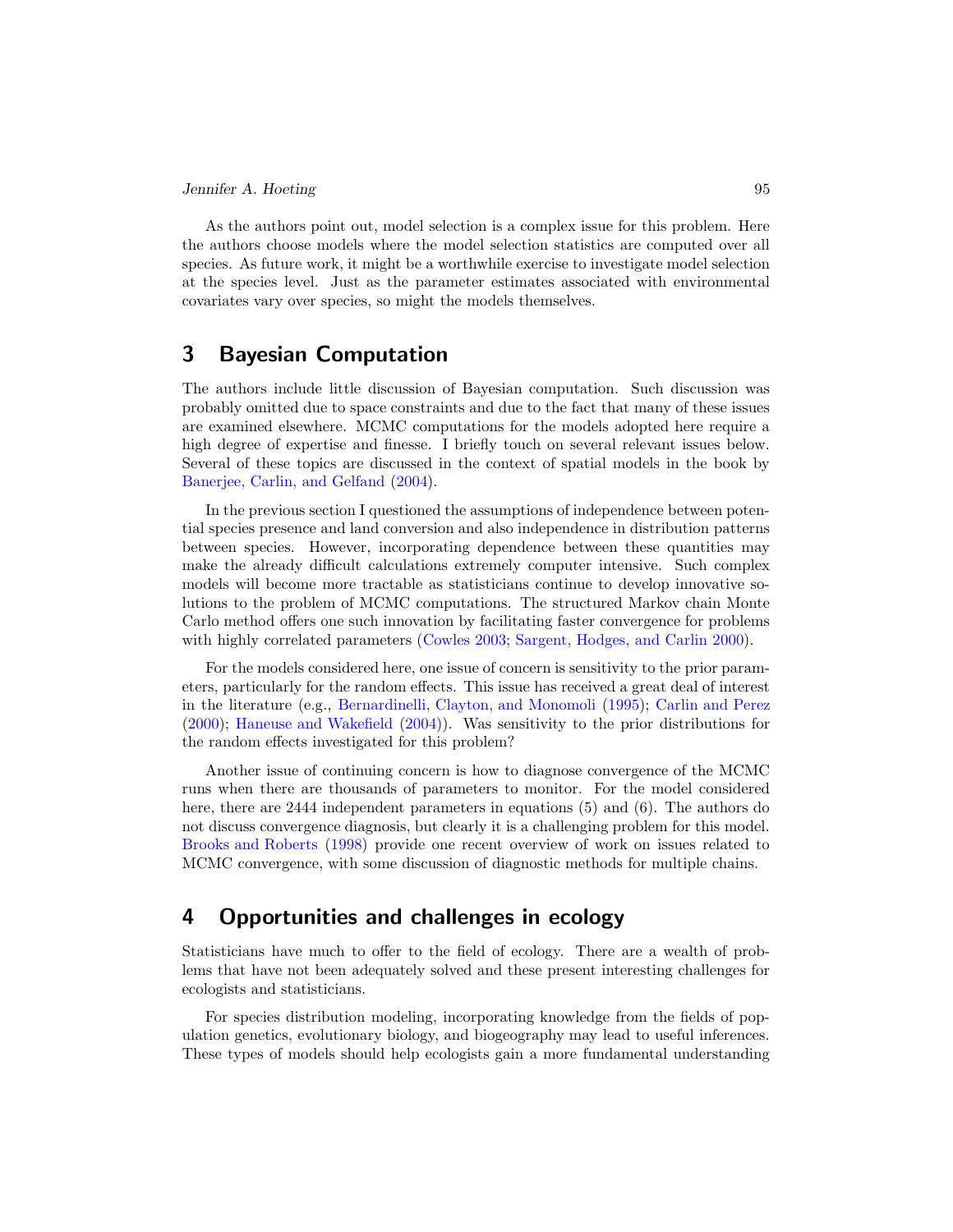of patterns of species distribution. However, many challenges lie ahead, not the least of which are computational and mathematical problems. Gelfand et al. are taking some major steps in this direction in their integration of results from population genetics into models for interspecies dependence.

Mapping species distribution patterns over very large geographical regions (e.g., Africa or the Northern Hemisphere) and estimating trends in species distribution patterns over time are also problems of keen interest for scientists and some policymakers. The sparsity and quality of relevant data in space and time make such analyses challenging. Species distribution survey data are rarely collected in an optimal manner. Some very old natural history museum data arise from studies where only sites with presences were recorded and no records were kept of sites that were searched without finding the species. In addition, it can be difficult to quantify other impacts such as the effects of population growth, land conversion, and climate change. Models to address these issues will continue to present new and interesting challenges for statisticians.

Another modeling challenge involves rare and/or hard-to-find species. A goal may be to produce a map that shows scientists where to find the species. If the species is very rare, creating the models can be problematic as there is so little data to use. These issues are of key concern in the U.S. with the continuing importance of the Endangered Species Act and the use of the courts to ensure its enforcement.

One problem we will probably always face as statisticians is how to communicate results such as the ones in this paper in an understandable manner for other scientists. In my experience many good ecologists lack an understanding of even simple mathematical notation, such as the definition of the transpose symbol. These same people are now being asked to use Bayesian techniques and complicated models. (I don't mean to pick on ecologists; this is a universal problem). The need for mathematical and statistical expertise is not new, but a study like the one presented here demonstrates the need for continued focus on educating mathematically and statistically-savvy scientists. At Colorado State University we are trying to meet these challenges by educating statisticians and mathematicians in the area of ecology and ecologists in the areas of statistics and mathematicians. Our PRogram for Interdisciplinary Mathematics, Ecology, and Statistics (PRIMES), supported by a Integrative Graduate Education and Research Training (IGERT) grant from the National Science Foundation, provides funding for students to gain degrees in their home department while gaining training in other fields and experience in interdisciplinary research (www.primes.colostate.edu). Other efforts, such the short course on Bayesian statistics in ecology that was put on by Gelfand and colleagues at Duke University in summer 2004, are new and creative ways to educate experienced ecologists in these "new" methods. I hope that support for these programs will continue as the need for continued statistical education is clearly great.

# Bibliography

Banerjee, S., Carlin, B. P., and Gelfand, A. E. (2004). Hierarchical Modeling and Analysis for Spatial Data. Boca Raton, FL: Chapman & Hall/CRC. 95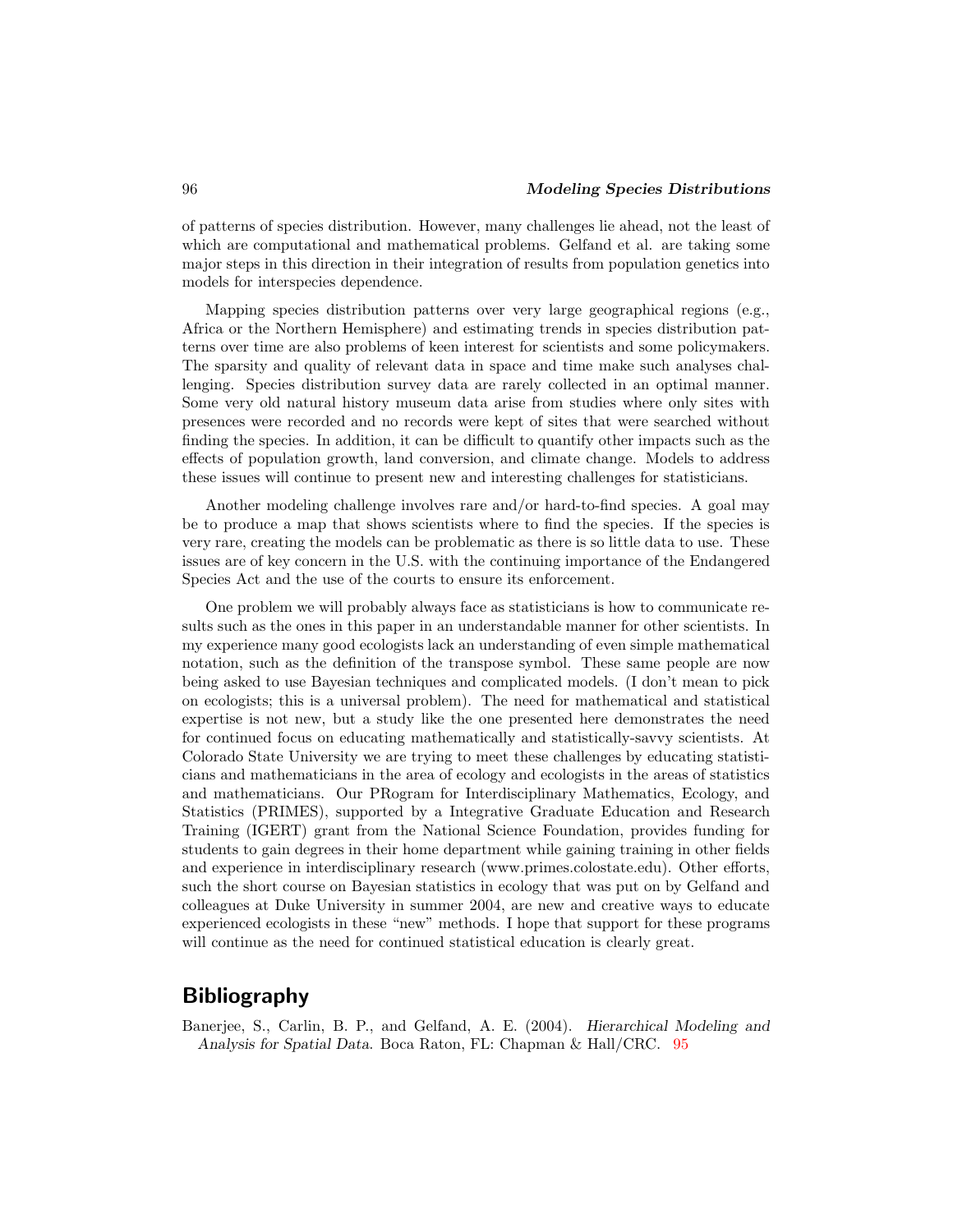- Bernardinelli, L., Clayton, D., and Monomoli, C. (1995). "Bayesian estimates of disease maps: How important are priors?" Statistics in Medicine, 14:2411–2431. 95
- Brooks, S. P. and Roberts, G. O. (1998). "Assessing Convergence of Markov Chain Monte Carlo Algorithms." Statistics and Computing, 8:319–335. 95
- Carlin, B. P. and Perez, M.-E. (2000). "Robust Bayesian analysis in medical and epidemiological settings." In Robust Bayesian Analysis, volume 152 of D. Rios-Insua and F. Ruggeri, eds., Lecture Notes in Statistics, 251–372. New York: Springer-Verlag. 95
- Cowles, M. K. (2003). "Efficient model-fitting and model-comparison for highdimensional Bayesian geostatistical models." Journal of Statistical Planning and Inference, 111:221–239. 95
- Cressie, N. A. C. (1993). Statistics for Spatial Data. New York: Wiley. 94
- Haneuse, S. and Wakefield, J. (2004). Ecological Inference: New Methodological Strategies, chapter Ecological Inference Incoprorating Spatial Dependence, 266–301. Gary King and Ori Rosen and Martin Tanner, eds., Cambridge University Press. 95
- Sargent, D. J., Hodges, J. S., and Carlin, B. P. (2000). "Structured Markov chain Monte Carlo." Journal of Computational and Graphical Statistics, 9(2):217–234. 95

#### Acknowledgments

Research supported in part by the U.S. Environmental Protection Agency (EPA) as part of the STAR Research Assistance Agreement CR-829095 awarded to Colorado State University. The views expressed here are solely those of author. EPA does not endorse any products or commercial services mentioned here.